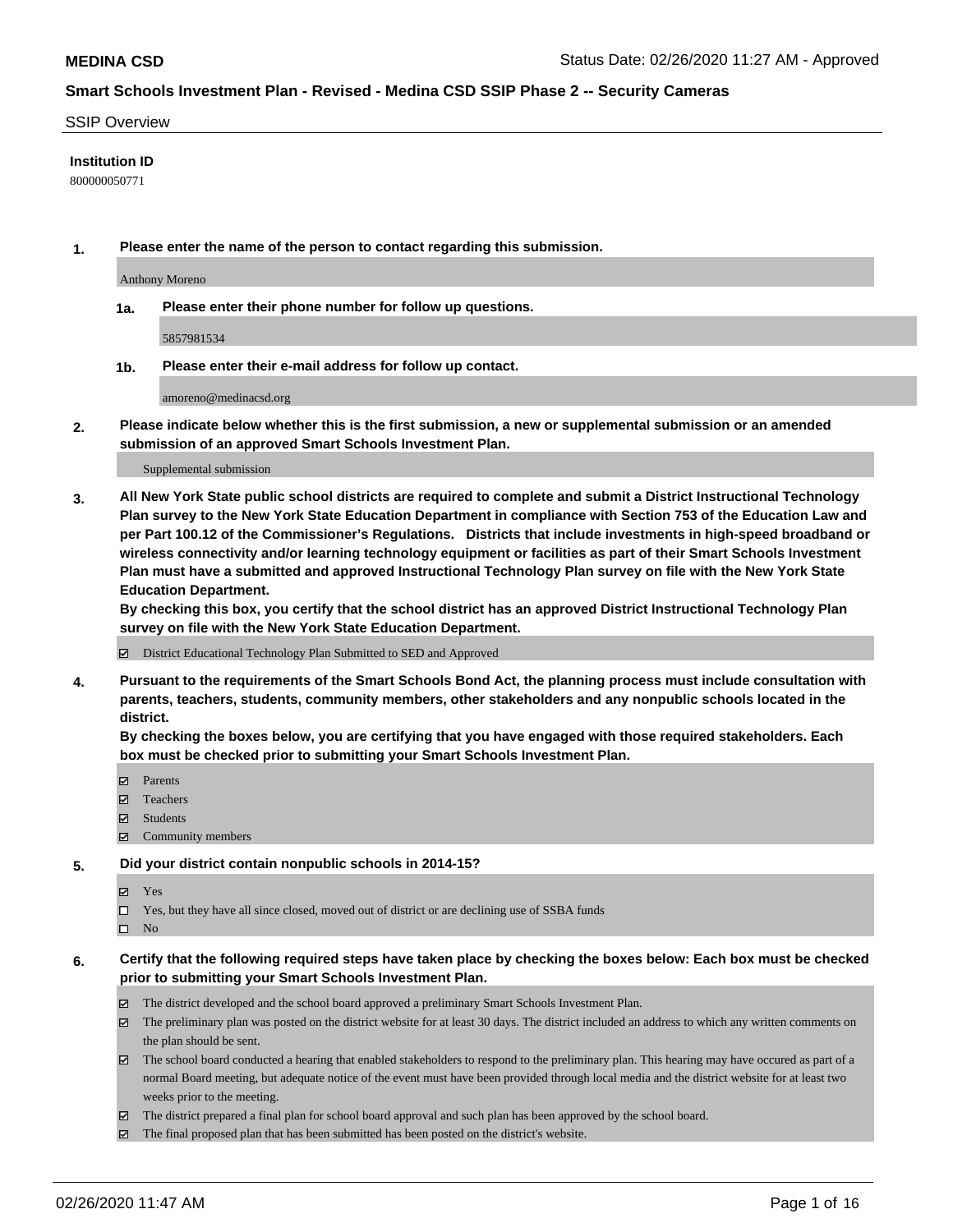SSIP Overview

**6a. Please upload the proposed Smart Schools Investment Plan (SSIP) that was posted on the district's website, along with any supporting materials. Note that this should be different than your recently submitted Educational Technology Survey. The Final SSIP, as approved by the School Board, should also be posted on the website and remain there during the course of the projects contained therein.**

Medina\_CSD\_SSBA\_Phase2\_Cameras.pdf

**6b. Enter the webpage address where the final Smart Schools Investment Plan is posted. The Plan should remain posted for the life of the included projects.**

https://www.medinacsd.org/Page/46

**7. Please enter an estimate of the total number of students and staff that will benefit from this Smart Schools Investment Plan based on the cumulative projects submitted to date.**

1,890

**8. An LEA/School District may partner with one or more other LEA/School Districts to form a consortium to pool Smart Schools Bond Act funds for a project that meets all other Smart School Bond Act requirements. Each school district participating in the consortium will need to file an approved Smart Schools Investment Plan for the project and submit a signed Memorandum of Understanding that sets forth the details of the consortium including the roles of each respective district.**

 $\Box$  The district plans to participate in a consortium to partner with other school district(s) to implement a Smart Schools project.

### **9. Please enter the name and 6-digit SED Code for each LEA/School District participating in the Consortium.**

| Partner LEA/District | ISED BEDS Code |
|----------------------|----------------|
| (No Response)        | (No Response)  |

## **10. Please upload a signed Memorandum of Understanding with all of the participating Consortium partners.**

(No Response)

**11. Your district's Smart Schools Bond Act Allocation is:**

\$2,000,222

#### **12. Final 2014-15 BEDS Enrollment to calculate Nonpublic Sharing Requirement**

|            | Public Enrollment | Nonpublic Enrollment | <b>Total Enrollment</b> | I Nonpublic Percentage |
|------------|-------------------|----------------------|-------------------------|------------------------|
| Enrollment | .620              | 25                   | .645.00                 | 1.52                   |

**13. This table compares each category budget total, as entered in that category's page, to the total expenditures listed in the category's expenditure table. Any discrepancies between the two must be resolved before submission.**

|                                          | Sub-Allocations | <b>Expenditure Totals</b> | Difference |
|------------------------------------------|-----------------|---------------------------|------------|
| <b>School Connectivity</b>               | 0.00            | 0.00                      | 0.00       |
| Connectivity Projects for<br>Communities | 0.00            | 0.00                      | 0.00       |
| Classroom Technology                     | 0.00            | 0.00                      | 0.00       |
| Pre-Kindergarten Classrooms              | 0.00            | 0.00                      | 0.00       |
| Replace Transportable<br>Classrooms      | 0.00            | 0.00                      | 0.00       |
| <b>High-Tech Security Features</b>       | 339,234.00      | 339,234.00                | 0.00       |
| Nonpublic Loan                           | 0.00            | 0.00                      | 0.00       |
| Totals:                                  |                 |                           |            |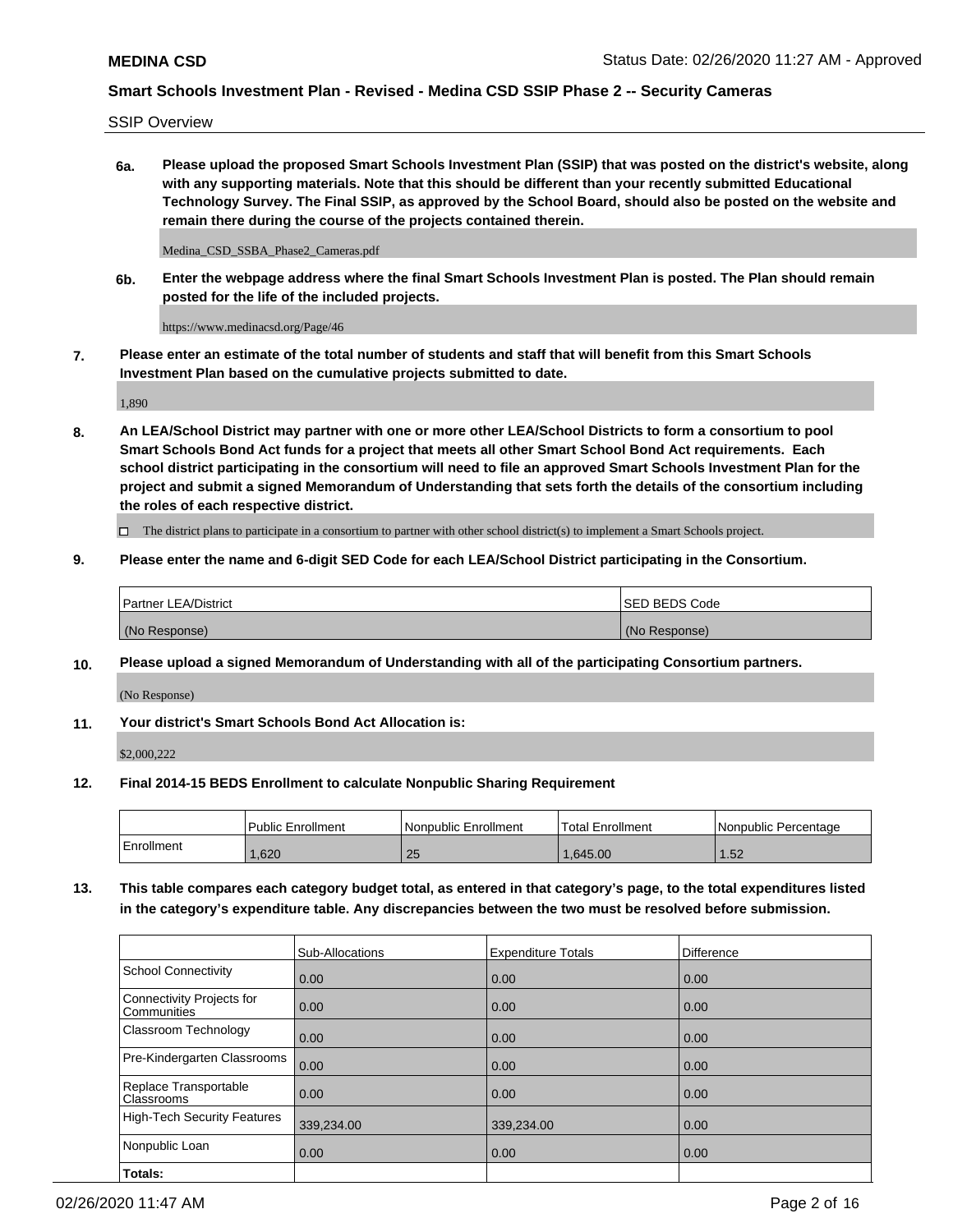SSIP Overview

| Sub-Allocations | Expenditure Totals | <b>Difference</b> |
|-----------------|--------------------|-------------------|
| 339,234         | 339,234            |                   |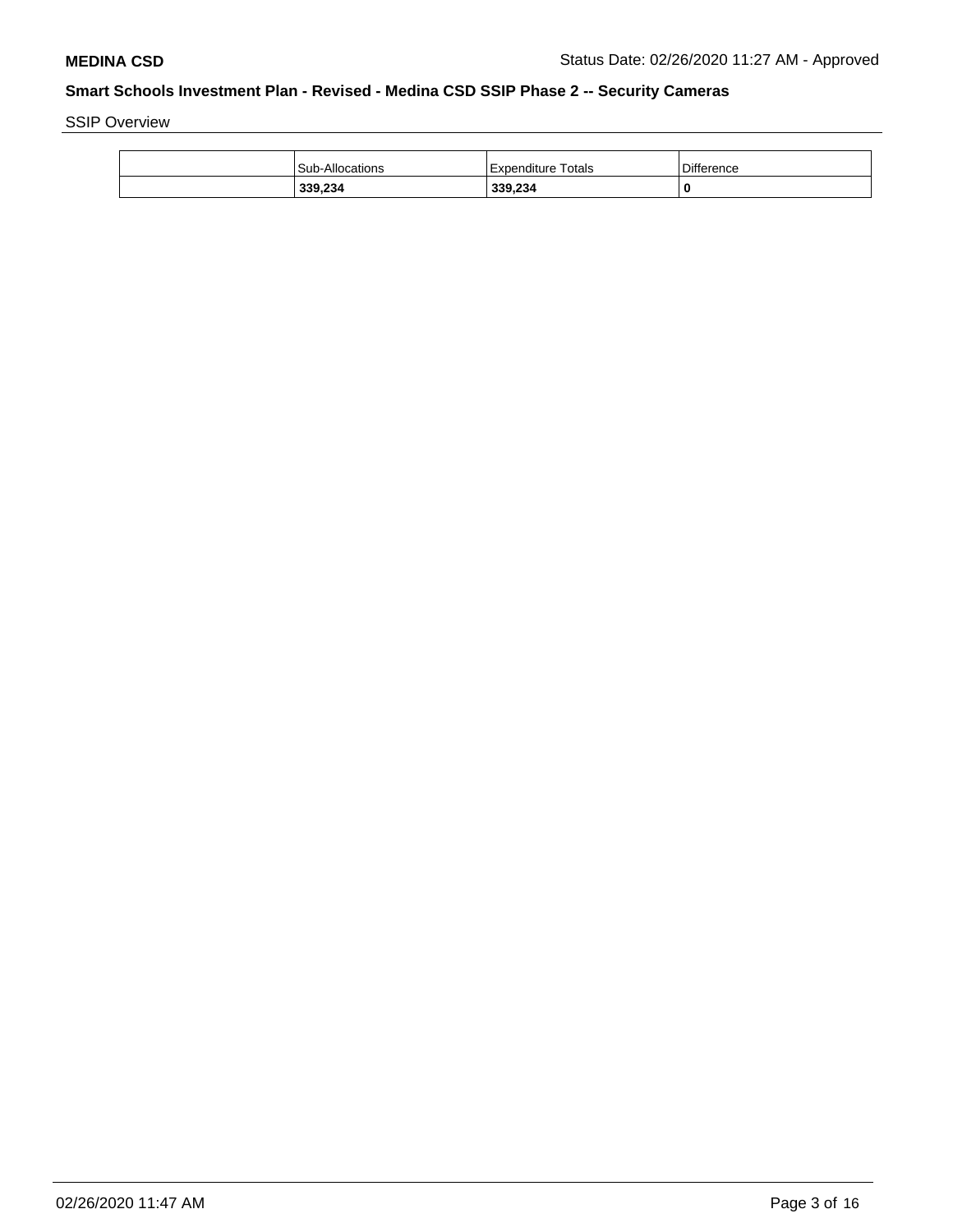School Connectivity

- **1. In order for students and faculty to receive the maximum benefit from the technology made available under the Smart Schools Bond Act, their school buildings must possess sufficient connectivity infrastructure to ensure that devices can be used during the school day. Smart Schools Investment Plans must demonstrate that:**
	- **• sufficient infrastructure that meets the Federal Communications Commission's 100 Mbps per 1,000 students standard currently exists in the buildings where new devices will be deployed, or**
	- **• is a planned use of a portion of Smart Schools Bond Act funds, or**
	- **• is under development through another funding source.**

**Smart Schools Bond Act funds used for technology infrastructure or classroom technology investments must increase the number of school buildings that meet or exceed the minimum speed standard of 100 Mbps per 1,000 students and staff within 12 months. This standard may be met on either a contracted 24/7 firm service or a "burstable" capability. If the standard is met under the burstable criteria, it must be:**

**1. Specifically codified in a service contract with a provider, and**

**2. Guaranteed to be available to all students and devices as needed, particularly during periods of high demand, such as computer-based testing (CBT) periods.**

**Please describe how your district already meets or is planning to meet this standard within 12 months of plan submission.**

(No Response)

**1a. If a district believes that it will be impossible to meet this standard within 12 months, it may apply for a waiver of this requirement, as described on the Smart Schools website. The waiver must be filed and approved by SED prior to submitting this survey.**

 $\Box$  By checking this box, you are certifying that the school district has an approved waiver of this requirement on file with the New York State Education Department.

**2. Connectivity Speed Calculator (Required). If the district currently meets the required speed, enter "Currently Met" in the last box: Expected Date When Required Speed Will be Met.**

|                  | l Number of     | Required Speed | Current Speed in | Expected Speed  | Expected Date                           |
|------------------|-----------------|----------------|------------------|-----------------|-----------------------------------------|
|                  | <b>Students</b> | In Mbps        | l Mbps           | to be Attained  | When Required                           |
|                  |                 |                |                  |                 | l Within 12 Months ISpeed Will be Met l |
| Calculated Speed | (No Response)   | 0.00           | (No Response)    | l (No Response) | l (No Response)                         |

**3. Describe how you intend to use Smart Schools Bond Act funds for high-speed broadband and/or wireless connectivity projects in school buildings.**

(No Response)

**4. Describe the linkage between the district's District Instructional Technology Plan and how the proposed projects will improve teaching and learning. (There should be a link between your response to this question and your responses to Question 1 in Section IV - NYSED Initiatives Alignment: "Explain how the district use of instructional technology will serve as a part of a comprehensive and sustained effort to support rigorous academic standards attainment and performance improvement for students."** 

**Your answer should also align with your answers to the questions in Section II - Strategic Technology Planning and the associated Action Steps in Section III - Action Plan.)**

(No Response)

**5. If the district wishes to have students and staff access the Internet from wireless devices within the school building, or in close proximity to it, it must first ensure that it has a robust Wi-Fi network in place that has sufficient bandwidth to meet user demand.**

**Please describe how you have quantified this demand and how you plan to meet this demand.**

(No Response)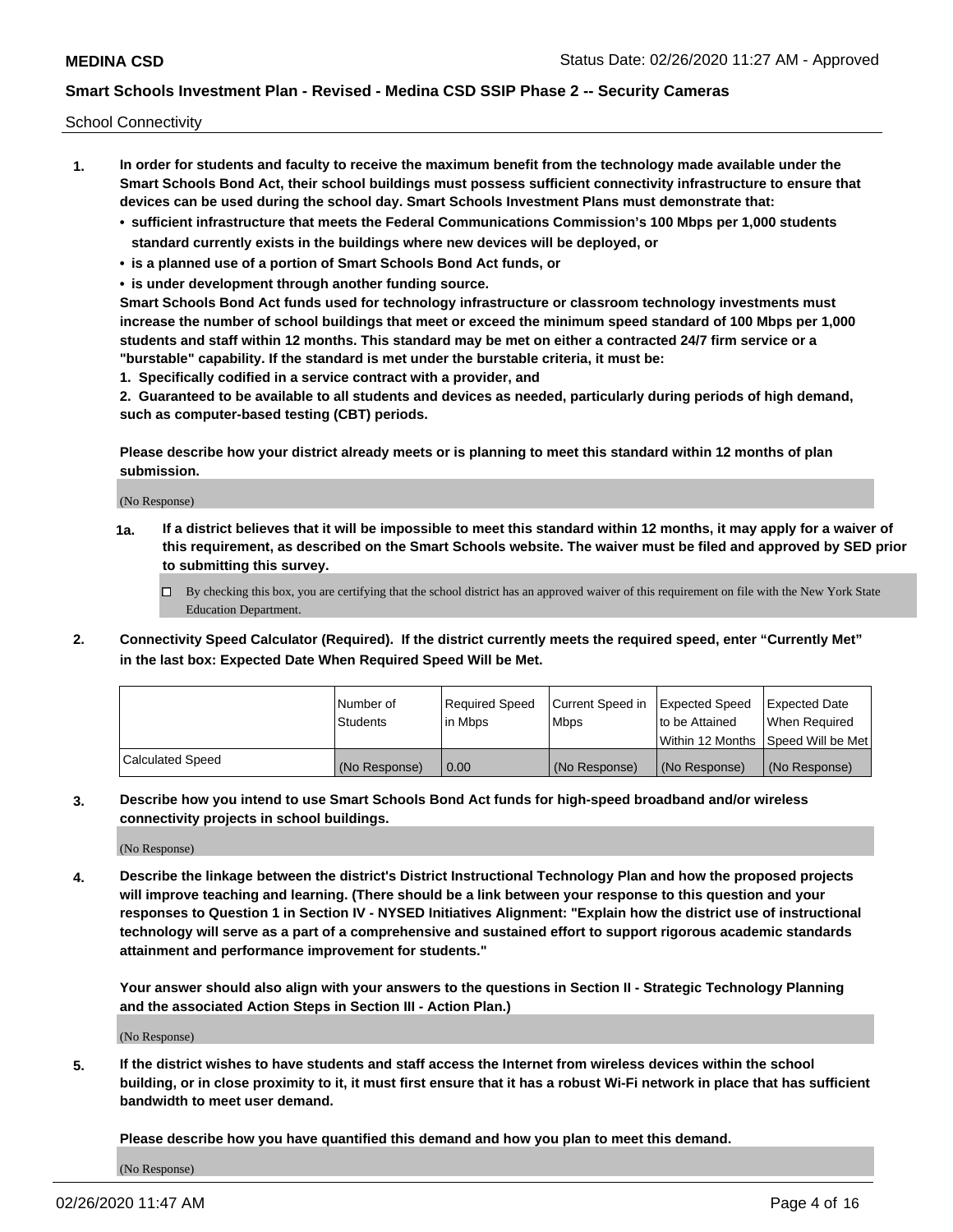School Connectivity

**6. Smart Schools plans with any expenditures in the School Connectivity category require a project number from the Office of Facilities Planning. Districts must submit an SSBA LOI and receive project numbers prior to submitting the SSIP. As indicated on the LOI, some projects may be eligible for a streamlined review and will not require a building permit.**

**Please indicate on a separate row each project number given to you by the Office of Facilities Planning.**

| Project Number |  |
|----------------|--|
| (No Response)  |  |

**7. Certain high-tech security and connectivity infrastructure projects may be eligible for an expedited review process as determined by the Office of Facilities Planning.**

## **Was your project deemed eligible for streamlined review?**

(No Response)

### **8. Include the name and license number of the architect or engineer of record.**

| Name          | License Number |
|---------------|----------------|
| (No Response) | (No Response)  |

### **9. Public Expenditures – Loanable (Counts toward the nonpublic loan calculation)**

| Select the allowable expenditure type.<br>Repeat to add another item under each type. | <b>PUBLIC</b> Items to be<br>l Purchased | Quantity         | l Cost Per Item  | <b>Total Cost</b> |
|---------------------------------------------------------------------------------------|------------------------------------------|------------------|------------------|-------------------|
| (No Response)                                                                         | (No Response)                            | (No<br>Response) | (No<br>Response) | 0.00              |
|                                                                                       |                                          | 0                | 0.00             |                   |

## **10. Public Expenditures – Non-Loanable (Does not count toward nonpublic loan calculation)**

| Select the allowable expenditure<br>type.<br>Repeat to add another item under<br>each type. | <b>PUBLIC</b> Items to be purchased | Quantity      | Cost per Item | <b>Total Cost</b> |
|---------------------------------------------------------------------------------------------|-------------------------------------|---------------|---------------|-------------------|
| (No Response)                                                                               | (No Response)                       | (No Response) | (No Response) | 0.00              |
|                                                                                             |                                     |               | 0.00          |                   |

#### **11. Final 2014-15 BEDS Enrollment to calculate Nonpublic Sharing Requirement (no changes allowed.)**

|            | l Public Enrollment | Nonpublic Enrollment | 'Total Enrollment | l Nonpublic Percentage |
|------------|---------------------|----------------------|-------------------|------------------------|
| Enrollment | ,620                | つに<br>Zu             | .645.00           | .52                    |

### **12. Total Public Budget - Loanable (Counts toward the nonpublic loan calculation)**

|                                               | Public Allocations | <b>Estimated Nonpublic Loan</b><br>Amount | Estimated Total Sub-Allocations |
|-----------------------------------------------|--------------------|-------------------------------------------|---------------------------------|
| Network/Access Costs                          | (No Response)      | 0.00                                      | 0.00                            |
| School Internal Connections and<br>Components | (No Response)      | 0.00                                      | 0.00                            |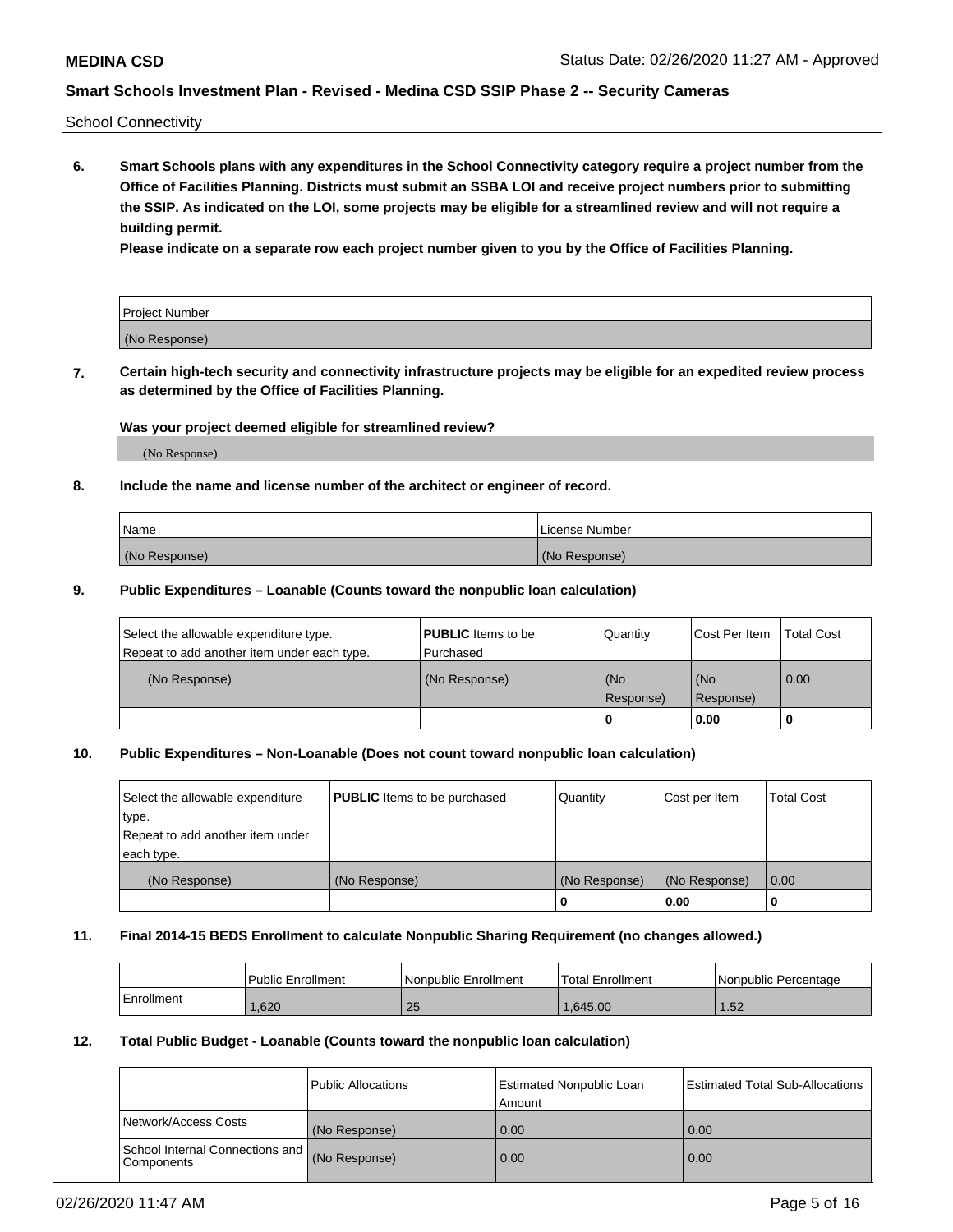School Connectivity

|              | Public Allocations | <b>Estimated Nonpublic Loan</b><br>Amount | <b>Estimated Total Sub-Allocations</b> |
|--------------|--------------------|-------------------------------------------|----------------------------------------|
| <b>Other</b> | (No Response)      | 0.00                                      | 0.00                                   |
| Totals:      | 0.00               |                                           | 0                                      |

# **13. Total Public Budget – Non-Loanable (Does not count toward the nonpublic loan calculation)**

|                                            | Sub-<br>Allocation |
|--------------------------------------------|--------------------|
| Network/Access Costs                       | (No Response)      |
| <b>Outside Plant Costs</b>                 | (No Response)      |
| School Internal Connections and Components | (No Response)      |
| Professional Services                      | (No Response)      |
| Testing                                    | (No Response)      |
| <b>Other Upfront Costs</b>                 | (No Response)      |
| <b>Other Costs</b>                         | (No Response)      |
| <b>Totals:</b>                             | 0.00               |
|                                            |                    |

# **14. School Connectivity Totals**

|                          | Total Sub-Allocations |
|--------------------------|-----------------------|
| Total Loanable Items     | 0.00                  |
| Total Non-Ioanable Items | 0.00                  |
| Totals:                  | 0                     |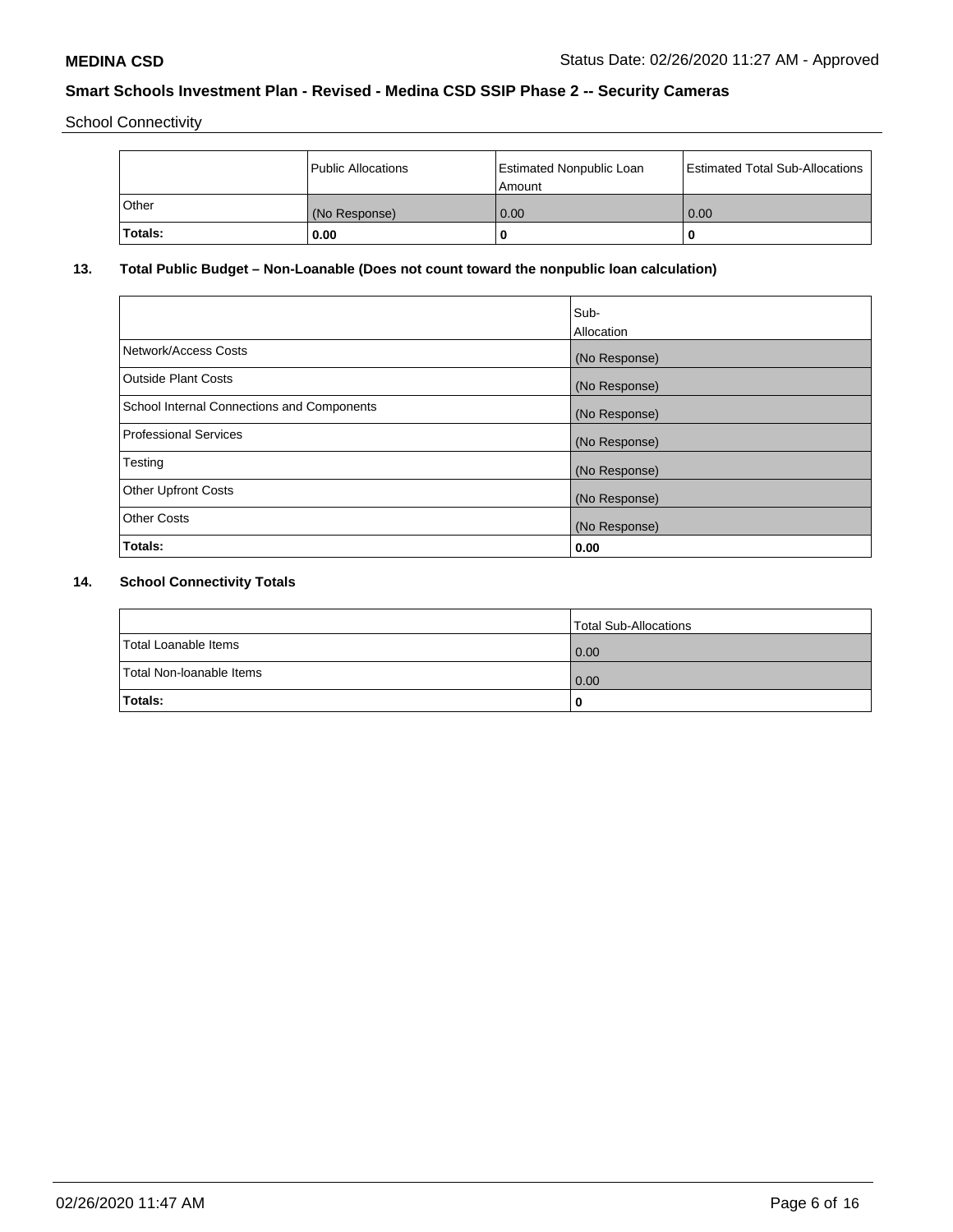Community Connectivity (Broadband and Wireless)

**1. Describe how you intend to use Smart Schools Bond Act funds for high-speed broadband and/or wireless connectivity projects in the community.**

(No Response)

**2. Please describe how the proposed project(s) will promote student achievement and increase student and/or staff access to the Internet in a manner that enhances student learning and/or instruction outside of the school day and/or school building.**

(No Response)

**3. Community connectivity projects must comply with all the necessary local building codes and regulations (building and related permits are not required prior to plan submission).**

 $\Box$  I certify that we will comply with all the necessary local building codes and regulations.

**4. Please describe the physical location of the proposed investment.**

(No Response)

**5. Please provide the initial list of partners participating in the Community Connectivity Broadband Project, along with their Federal Tax Identification (Employer Identification) number.**

| <b>Project Partners</b> | l Federal ID # |
|-------------------------|----------------|
| (No Response)           | (No Response)  |

**6. Please detail the type, quantity, per unit cost and total cost of the eligible items under each sub-category.**

| Select the allowable expenditure | Item to be purchased | Quantity      | Cost per Item | <b>Total Cost</b> |
|----------------------------------|----------------------|---------------|---------------|-------------------|
| type.                            |                      |               |               |                   |
| Repeat to add another item under |                      |               |               |                   |
| each type.                       |                      |               |               |                   |
| (No Response)                    | (No Response)        | (No Response) | (No Response) | 0.00              |
|                                  |                      | o             | 0.00          |                   |

**7. If you are submitting an allocation for Community Connectivity, complete this table.**

**Note that the calculated Total at the bottom of the table must equal the Total allocation for this category that you entered in the SSIP Overview overall budget.**

|                                    | Sub-Allocation |
|------------------------------------|----------------|
| Network/Access Costs               | (No Response)  |
| Outside Plant Costs                | (No Response)  |
| <b>Tower Costs</b>                 | (No Response)  |
| <b>Customer Premises Equipment</b> | (No Response)  |
| <b>Professional Services</b>       | (No Response)  |
| Testing                            | (No Response)  |
| <b>Other Upfront Costs</b>         | (No Response)  |
| <b>Other Costs</b>                 | (No Response)  |
| Totals:                            | 0.00           |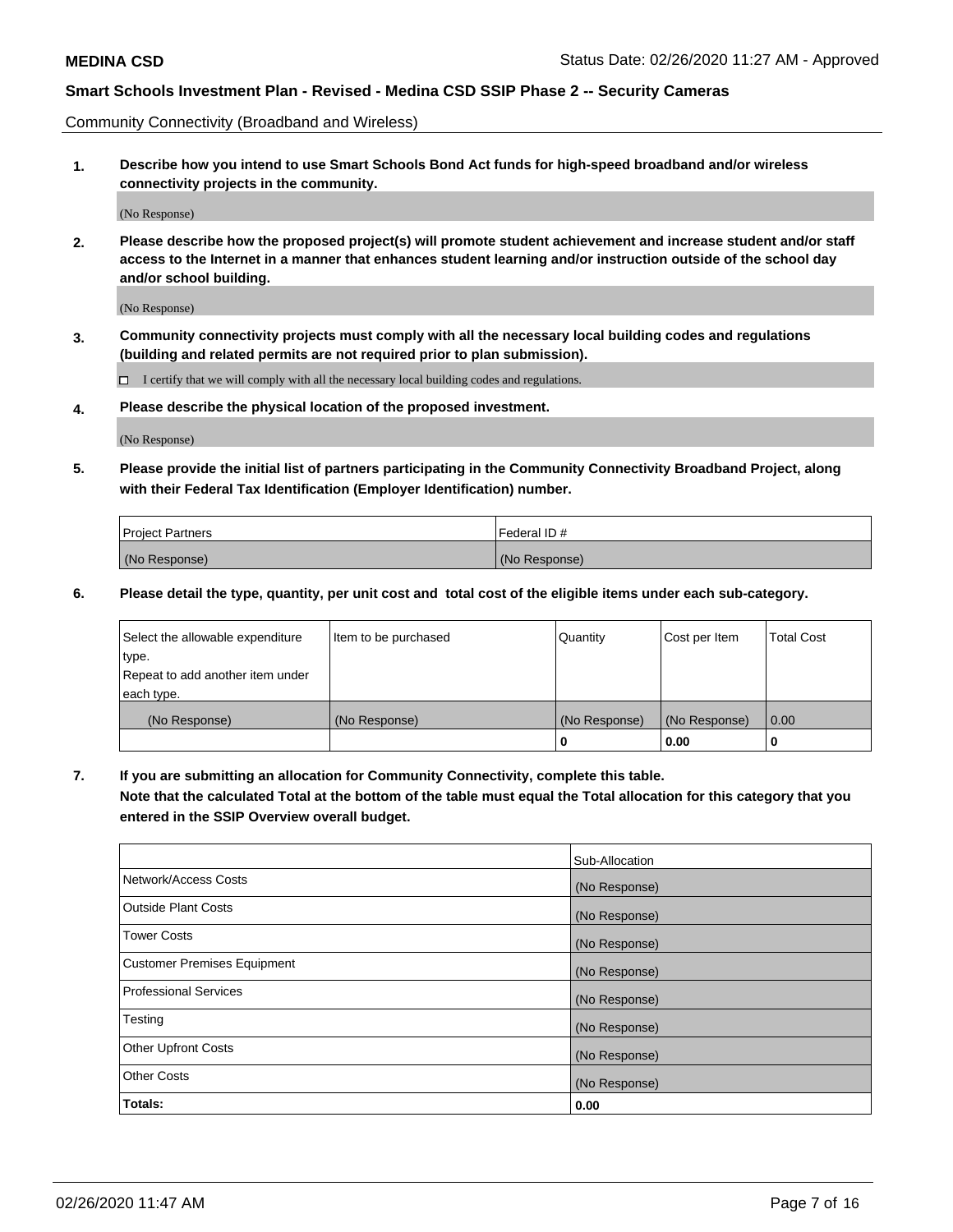## Classroom Learning Technology

**1. In order for students and faculty to receive the maximum benefit from the technology made available under the Smart Schools Bond Act, their school buildings must possess sufficient connectivity infrastructure to ensure that devices can be used during the school day. Smart Schools Investment Plans must demonstrate that sufficient infrastructure that meets the Federal Communications Commission's 100 Mbps per 1,000 students standard currently exists in the buildings where new devices will be deployed, or is a planned use of a portion of Smart Schools Bond Act funds, or is under development through another funding source. Smart Schools Bond Act funds used for technology infrastructure or classroom technology investments must increase the number of school buildings that meet or exceed the minimum speed standard of 100 Mbps per 1,000 students and staff within 12 months. This standard may be met on either a contracted 24/7 firm service or a "burstable" capability. If the standard is met under the burstable criteria, it must be:**

**1. Specifically codified in a service contract with a provider, and**

**2. Guaranteed to be available to all students and devices as needed, particularly during periods of high demand, such as computer-based testing (CBT) periods.**

**Please describe how your district already meets or is planning to meet this standard within 12 months of plan submission.**

(No Response)

- **1a. If a district believes that it will be impossible to meet this standard within 12 months, it may apply for a waiver of this requirement, as described on the Smart Schools website. The waiver must be filed and approved by SED prior to submitting this survey.**
	- By checking this box, you are certifying that the school district has an approved waiver of this requirement on file with the New York State Education Department.
- **2. Connectivity Speed Calculator (Required). If the district currently meets the required speed, enter "Currently Met" in the last box: Expected Date When Required Speed Will be Met.**

|                         | Number of     | Required Speed | Current Speed in | Expected Speed | <b>Expected Date</b>                 |
|-------------------------|---------------|----------------|------------------|----------------|--------------------------------------|
|                         | Students      | l in Mbps      | <b>Mbps</b>      | to be Attained | When Reauired                        |
|                         |               |                |                  |                | Within 12 Months 1Speed Will be Met1 |
| <b>Calculated Speed</b> | (No Response) | 0.00           | (No Response)    | (No Response)  | (No Response)                        |

**3. If the district wishes to have students and staff access the Internet from wireless devices within the school building, or in close proximity to it, it must first ensure that it has a robust Wi-Fi network in place that has sufficient bandwidth to meet user demand.**

**Please describe how you have quantified this demand and how you plan to meet this demand.**

(No Response)

**4. All New York State public school districts are required to complete and submit an Instructional Technology Plan survey to the New York State Education Department in compliance with Section 753 of the Education Law and per Part 100.12 of the Commissioner's Regulations.**

**Districts that include educational technology purchases as part of their Smart Schools Investment Plan must have a submitted and approved Instructional Technology Plan survey on file with the New York State Education Department.**

- By checking this box, you are certifying that the school district has an approved Instructional Technology Plan survey on file with the New York State Education Department.
- **5. Describe the devices you intend to purchase and their compatibility with existing or planned platforms or systems. Specifically address the adequacy of each facility's electrical, HVAC and other infrastructure necessary to install and support the operation of the planned technology.**

(No Response)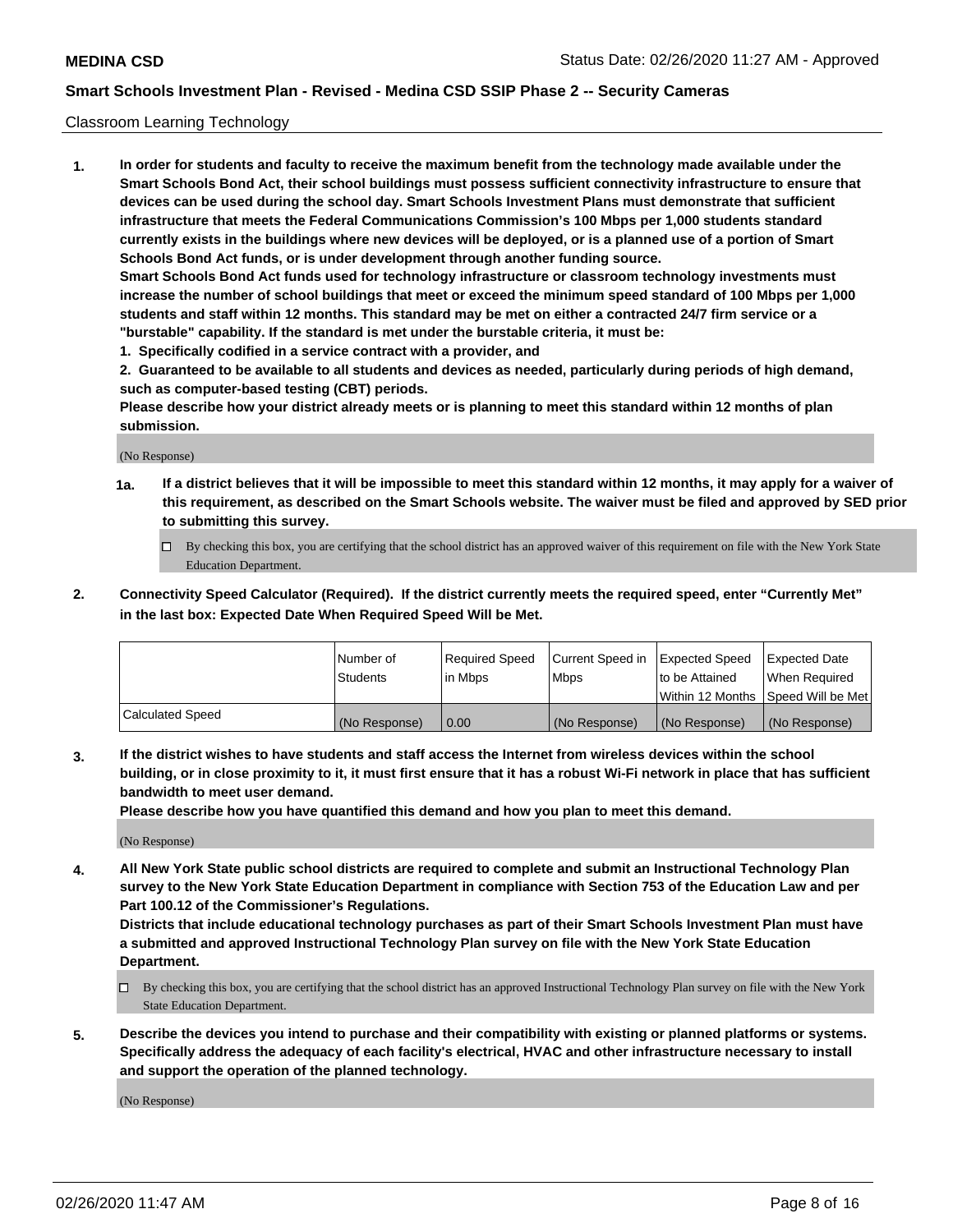#### Classroom Learning Technology

- **6. Describe how the proposed technology purchases will:**
	- **> enhance differentiated instruction;**
	- **> expand student learning inside and outside the classroom;**
	- **> benefit students with disabilities and English language learners; and**
	- **> contribute to the reduction of other learning gaps that have been identified within the district.**

**The expectation is that districts will place a priority on addressing the needs of students who struggle to succeed in a rigorous curriculum. Responses in this section should specifically address this concern and align with the district's Instructional Technology Plan (in particular Question 2 of E. Curriculum and Instruction: "Does the district's instructional technology plan address the needs of students with disabilities to ensure equitable access to instruction, materials and assessments?" and Question 3 of the same section: "Does the district's instructional technology plan address the provision of assistive technology specifically for students with disabilities to ensure access to and participation in the general curriculum?")**

**In addition, describe how the district ensures equitable access to instruction, materials and assessments and participation in the general curriculum for both SWD and English Language Learners/Multilingual Learners (ELL/MLL) students.**

(No Response)

**7. Where appropriate, describe how the proposed technology purchases will enhance ongoing communication with parents and other stakeholders and help the district facilitate technology-based regional partnerships, including distance learning and other efforts.**

(No Response)

**8. Describe the district's plan to provide professional development to ensure that administrators, teachers and staff can employ the technology purchased to enhance instruction successfully.**

**Note: This response should be aligned and expanded upon in accordance with your district's response to Question 1 of F. Professional Development of your Instructional Technology Plan: "Please provide a summary of professional development offered to teachers and staff, for the time period covered by this plan, to support technology to enhance teaching and learning. Please include topics, audience and method of delivery within your summary."**

(No Response)

- **9. Districts must contact one of the SUNY/CUNY teacher preparation programs listed on the document on the left side of the page that supplies the largest number of the district's new teachers to request advice on innovative uses and best practices at the intersection of pedagogy and educational technology.**
	- By checking this box, you certify that you have contacted the SUNY/CUNY teacher preparation program that supplies the largest number of your new teachers to request advice on these issues.
	- **9a. Please enter the name of the SUNY or CUNY Institution that you contacted.**

(No Response)

**9b. Enter the primary Institution phone number.**

(No Response)

**9c. Enter the name of the contact person with whom you consulted and/or will be collaborating with on innovative uses of technology and best practices.**

(No Response)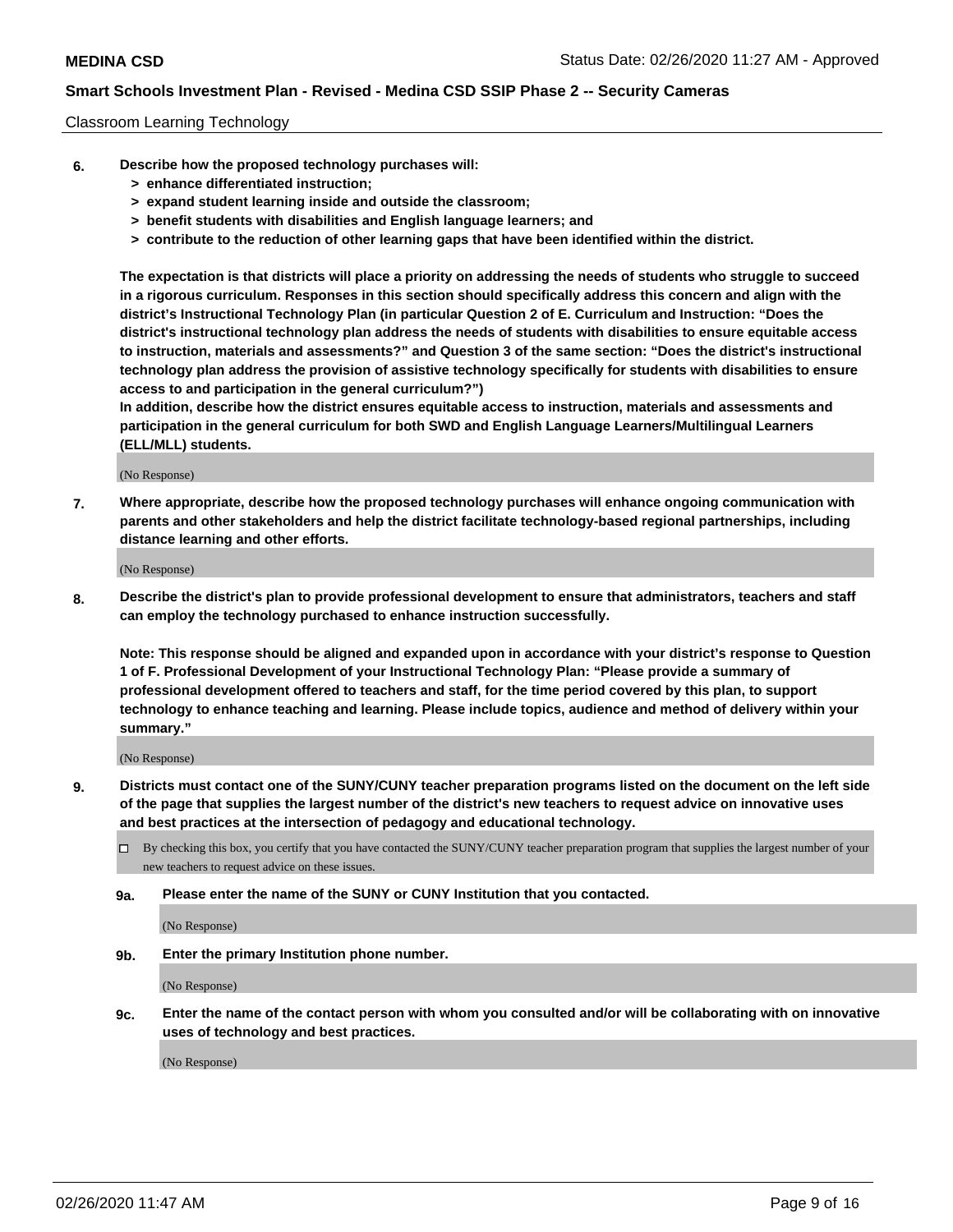### Classroom Learning Technology

**10. To ensure the sustainability of technology purchases made with Smart Schools funds, districts must demonstrate a long-term plan to maintain and replace technology purchases supported by Smart Schools Bond Act funds. This sustainability plan shall demonstrate a district's capacity to support recurring costs of use that are ineligible for Smart Schools Bond Act funding such as device maintenance, technical support, Internet and wireless fees, maintenance of hotspots, staff professional development, building maintenance and the replacement of incidental items. Further, such a sustainability plan shall include a long-term plan for the replacement of purchased devices and equipment at the end of their useful life with other funding sources.**

 $\Box$  By checking this box, you certify that the district has a sustainability plan as described above.

**11. Districts must ensure that devices purchased with Smart Schools Bond funds will be distributed, prepared for use, maintained and supported appropriately. Districts must maintain detailed device inventories in accordance with generally accepted accounting principles.**

By checking this box, you certify that the district has a distribution and inventory management plan and system in place.

#### **12. Please detail the type, quantity, per unit cost and total cost of the eligible items under each sub-category.**

| Select the allowable expenditure<br>type.      | Item to be Purchased | Quantity      | Cost per Item | <b>Total Cost</b> |
|------------------------------------------------|----------------------|---------------|---------------|-------------------|
| Repeat to add another item under<br>each type. |                      |               |               |                   |
| (No Response)                                  | (No Response)        | (No Response) | (No Response) | 0.00              |
|                                                |                      |               | 0.00          |                   |

### **13. Final 2014-15 BEDS Enrollment to calculate Nonpublic Sharing Requirement (no changes allowed.)**

|            | l Public Enrollment | <b>Nonpublic Enrollment</b> | <b>Total Enrollment</b> | Nonpublic<br>l Percentage |
|------------|---------------------|-----------------------------|-------------------------|---------------------------|
| Enrollment | .620                | 25                          | 1.645.00                | 1.52                      |

## **14. If you are submitting an allocation for Classroom Learning Technology complete this table.**

|                         | Public School Sub-Allocation | <b>Estimated Nonpublic Loan</b><br>Amount<br>(Based on Percentage Above) | Estimated Total Public and<br>Nonpublic Sub-Allocation |
|-------------------------|------------------------------|--------------------------------------------------------------------------|--------------------------------------------------------|
| Interactive Whiteboards | (No Response)                | 0.00                                                                     | 0.00                                                   |
| Computer Servers        | (No Response)                | 0.00                                                                     | 0.00                                                   |
| Desktop Computers       | (No Response)                | 0.00                                                                     | 0.00                                                   |
| <b>Laptop Computers</b> | (No Response)                | 0.00                                                                     | 0.00                                                   |
| <b>Tablet Computers</b> | (No Response)                | 0.00                                                                     | 0.00                                                   |
| Other Costs             | (No Response)                | 0.00                                                                     | 0.00                                                   |
| Totals:                 | 0.00                         | 0                                                                        | 0                                                      |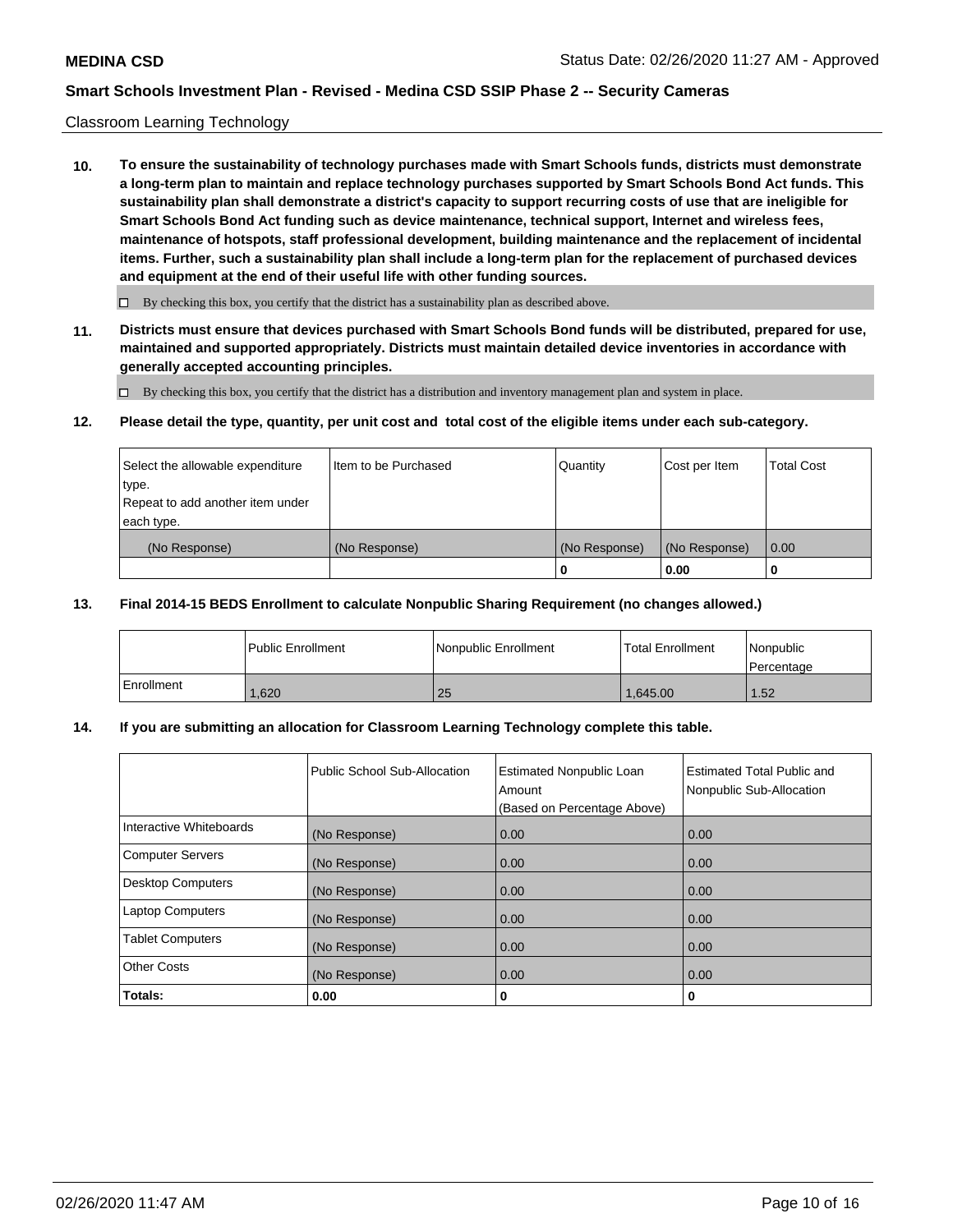#### Pre-Kindergarten Classrooms

**1. Provide information regarding how and where the district is currently serving pre-kindergarten students and justify the need for additional space with enrollment projections over 3 years.**

(No Response)

- **2. Describe the district's plan to construct, enhance or modernize education facilities to accommodate prekindergarten programs. Such plans must include:**
	- **Specific descriptions of what the district intends to do to each space;**
	- **An affirmation that new pre-kindergarten classrooms will contain a minimum of 900 square feet per classroom;**
	- **The number of classrooms involved;**
	- **The approximate construction costs per classroom; and**
	- **Confirmation that the space is district-owned or has a long-term lease that exceeds the probable useful life of the improvements.**

(No Response)

**3. Smart Schools Bond Act funds may only be used for capital construction costs. Describe the type and amount of additional funds that will be required to support ineligible ongoing costs (e.g. instruction, supplies) associated with any additional pre-kindergarten classrooms that the district plans to add.**

(No Response)

**4. All plans and specifications for the erection, repair, enlargement or remodeling of school buildings in any public school district in the State must be reviewed and approved by the Commissioner. Districts that plan capital projects using their Smart Schools Bond Act funds will undergo a Preliminary Review Process by the Office of Facilities Planning.**

**Please indicate on a separate row each project number given to you by the Office of Facilities Planning.**

| Project Number |  |
|----------------|--|
| (No Response)  |  |
|                |  |

**5. Please detail the type, quantity, per unit cost and total cost of the eligible items under each sub-category.**

| Select the allowable expenditure | Item to be purchased | Quantity      | Cost per Item | <b>Total Cost</b> |
|----------------------------------|----------------------|---------------|---------------|-------------------|
| 'type.                           |                      |               |               |                   |
| Repeat to add another item under |                      |               |               |                   |
| each type.                       |                      |               |               |                   |
| (No Response)                    | (No Response)        | (No Response) | (No Response) | 0.00              |
|                                  |                      | U             | 0.00          |                   |

**6. If you have made an allocation for Pre-Kindergarten Classrooms, complete this table. Note that the calculated Total at the bottom of the table must equal the Total allocation for this category that you entered in the SSIP Overview overall budget.**

|                                          | Sub-Allocation |
|------------------------------------------|----------------|
| Construct Pre-K Classrooms               | (No Response)  |
| Enhance/Modernize Educational Facilities | (No Response)  |
| <b>Other Costs</b>                       | (No Response)  |
| Totals:                                  | 0.00           |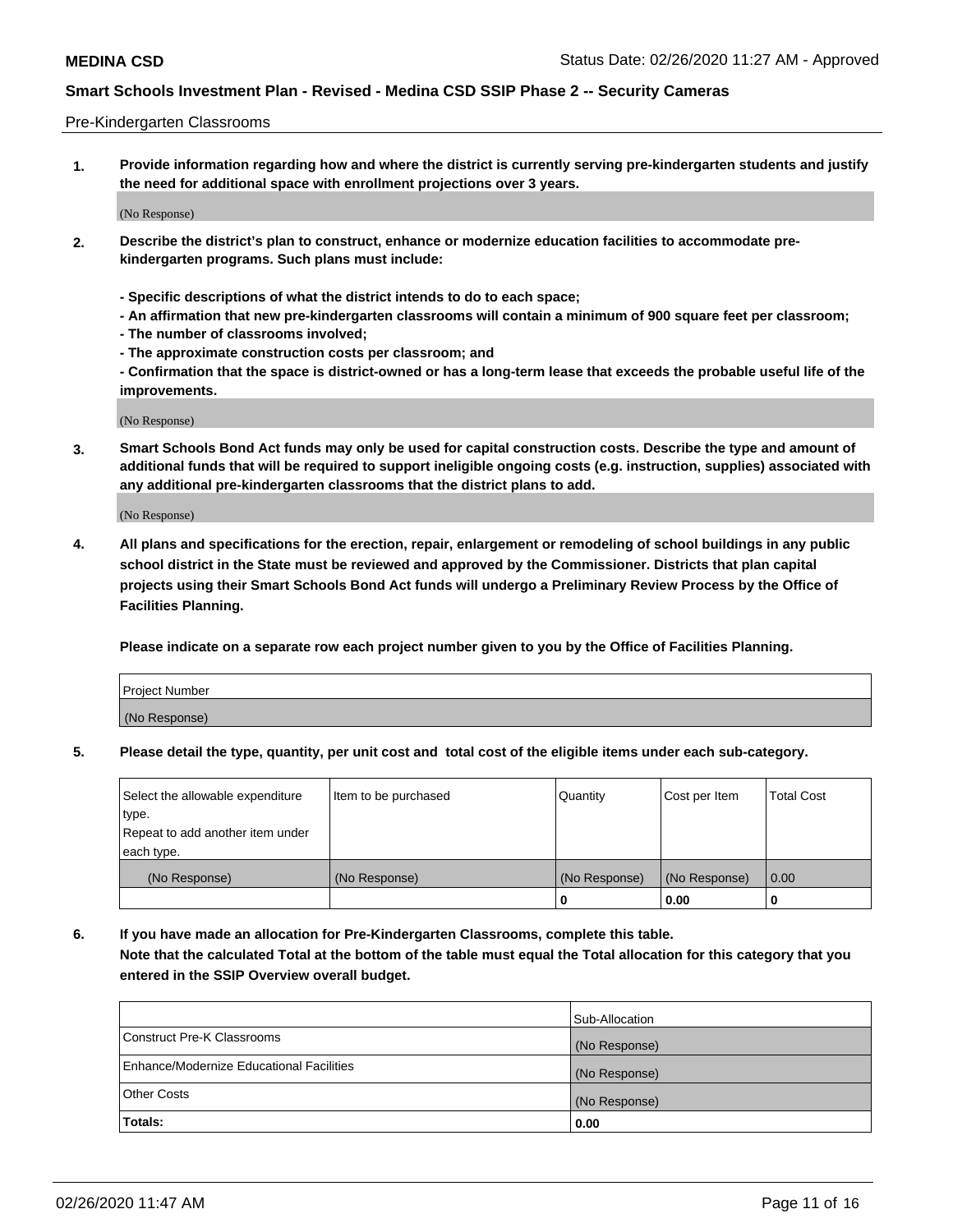Replace Transportable Classrooms

**1. Describe the district's plan to construct, enhance or modernize education facilities to provide high-quality instructional space by replacing transportable classrooms.**

(No Response)

**2. All plans and specifications for the erection, repair, enlargement or remodeling of school buildings in any public school district in the State must be reviewed and approved by the Commissioner. Districts that plan capital projects using their Smart Schools Bond Act funds will undergo a Preliminary Review Process by the Office of Facilities Planning.**

**Please indicate on a separate row each project number given to you by the Office of Facilities Planning.**

| Project Number |  |
|----------------|--|
|                |  |
|                |  |
|                |  |
| (No Response)  |  |
|                |  |
|                |  |

**3. For large projects that seek to blend Smart Schools Bond Act dollars with other funds, please note that Smart Schools Bond Act funds can be allocated on a pro rata basis depending on the number of new classrooms built that directly replace transportable classroom units.**

**If a district seeks to blend Smart Schools Bond Act dollars with other funds describe below what other funds are being used and what portion of the money will be Smart Schools Bond Act funds.**

(No Response)

**4. Please detail the type, quantity, per unit cost and total cost of the eligible items under each sub-category.**

| Select the allowable expenditure | Item to be purchased | Quantity      | Cost per Item | Total Cost |
|----------------------------------|----------------------|---------------|---------------|------------|
| ∣type.                           |                      |               |               |            |
| Repeat to add another item under |                      |               |               |            |
| each type.                       |                      |               |               |            |
| (No Response)                    | (No Response)        | (No Response) | (No Response) | 0.00       |
|                                  |                      | u             | 0.00          |            |

**5. If you have made an allocation for Replace Transportable Classrooms, complete this table. Note that the calculated Total at the bottom of the table must equal the Total allocation for this category that you entered in the SSIP Overview overall budget.**

|                                                | Sub-Allocation |
|------------------------------------------------|----------------|
| Construct New Instructional Space              | (No Response)  |
| Enhance/Modernize Existing Instructional Space | (No Response)  |
| Other Costs                                    | (No Response)  |
| Totals:                                        | 0.00           |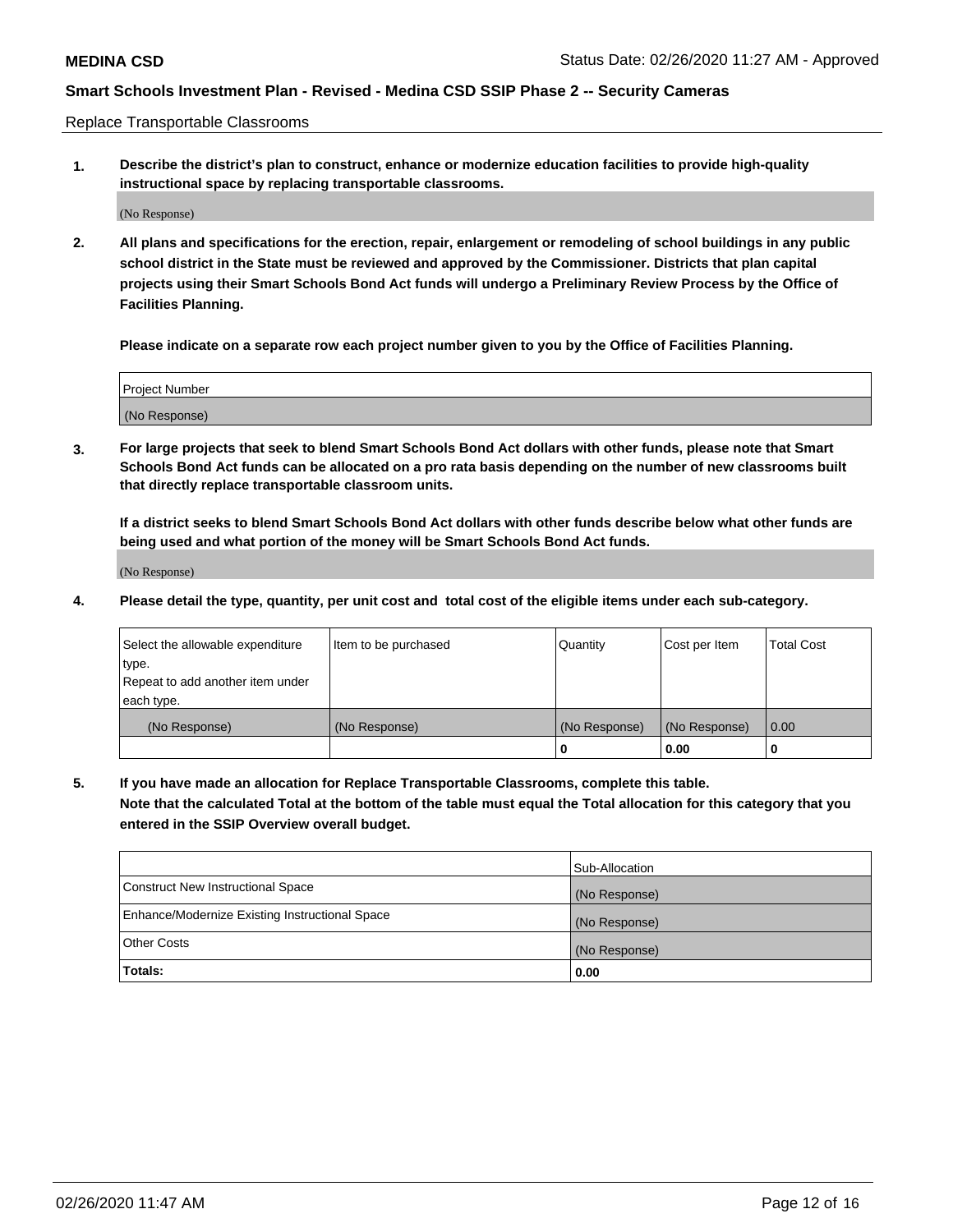### High-Tech Security Features

# **1. Describe how you intend to use Smart Schools Bond Act funds to install high-tech security features in school buildings and on school campuses.**

A new IP surveillance camera system, which will use Smart Schools Bond Act (SSBA) funds, will be installed and implemented.? The new system will provide for increased visibility and provide a more complete picture of both the interior and exterior of district buildings.? The new system will not only replace an existing outdated analog system but will improve the district?s ability, in conjunction with local fire and law enforcement, to be able to effectively view and review footage in the event of a security incident or other emergency.? Installation and mounting costs for the cameras will be included as part of the proposed Phase 2 Security Camera Project.

**2. All plans and specifications for the erection, repair, enlargement or remodeling of school buildings in any public school district in the State must be reviewed and approved by the Commissioner. Smart Schools plans with any expenditures in the High-Tech Security category require a project number from the Office of Facilities Planning. Districts must submit an SSBA LOI and receive project numbers prior to submitting the SSIP. As indicated on the LOI, some projects may be eligible for a streamlined review and will not require a building permit. Please indicate on a separate row each project number given to you by the Office of Facilities Planning.**

| l Proiect Number      |  |
|-----------------------|--|
| 45-08-01-06-7-999-002 |  |

## **3. Was your project deemed eligible for streamlined Review?**

- Yes
- $\blacksquare$  No
- **4. Include the name and license number of the architect or engineer of record.**

| Name        | License Number |
|-------------|----------------|
| Scott Jones | 204341         |

### **5. Please detail the type, quantity, per unit cost and total cost of the eligible items under each sub-category.**

| Select the allowable expenditure<br>type.<br>Repeat to add another item under<br>each type. | Item to be purchased                                               | Quantity | Cost per Item | <b>Total Cost</b> |
|---------------------------------------------------------------------------------------------|--------------------------------------------------------------------|----------|---------------|-------------------|
| <b>Electronic Security System</b>                                                           | Optera 270-degree, Pendant,<br>Environmental                       | 25       | 1,576.00      | 39,400.00         |
| <b>Electronic Security System</b>                                                           | Sarix Enhanced Environmental Dome.<br>PoE, 2MP, Wide Dynamic Range | 11       | 579.00        | 6,369.00          |
| <b>Other Costs</b>                                                                          | U&S Services: Engineering,<br>Programming & Training               | 744      | 120.00        | 89,280.00         |
| <b>Electronic Security System</b>                                                           | 3 Year software upgrade plan, 1-<br>channel                        | 64       | 33.00         | 2,112.00          |
| <b>Electronic Security System</b>                                                           | Electrician Labor (Cat-6A Installation &<br>Camera Mounting)       | 632      | 110.00        | 69.520.00         |
| <b>Electronic Security System</b>                                                           | Sarix Enhanced Indoor Dome, PoE,<br>2MP, Wide Dynamic Range        | 131      | 543.00        | 71.133.00         |
| <b>Electronic Security System</b>                                                           | Indoor In-ceiling Mount                                            | 131      | 64.00         | 8,384.00          |
| <b>Electronic Security System</b>                                                           | <b>Environmental Dome Pendant Mount</b>                            | 11       | 64.00         | 704.00            |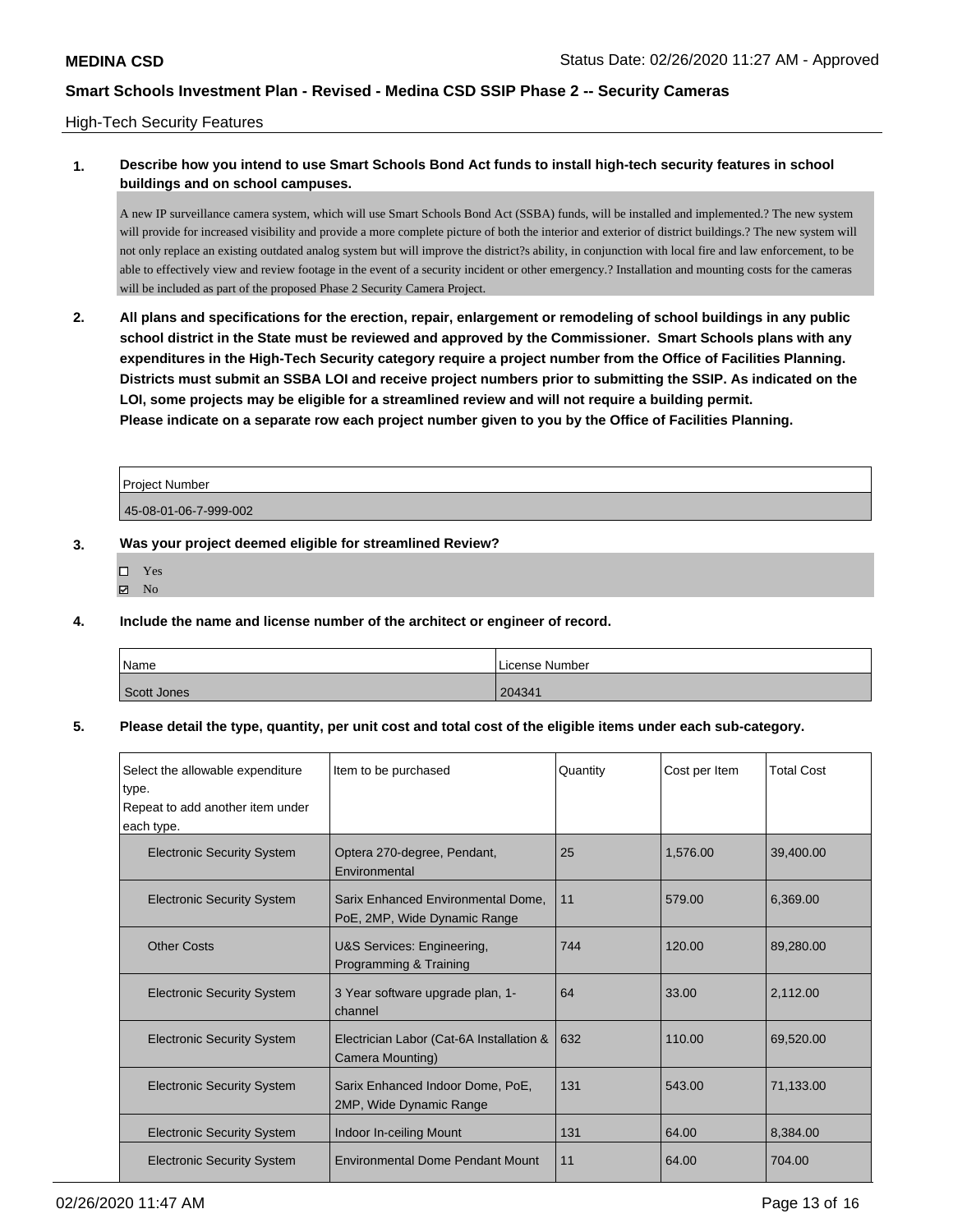High-Tech Security Features

| Select the allowable expenditure<br>type.<br>Repeat to add another item under | Item to be purchased                                                 | Quantity       | Cost per Item | <b>Total Cost</b> |
|-------------------------------------------------------------------------------|----------------------------------------------------------------------|----------------|---------------|-------------------|
| each type.                                                                    |                                                                      |                |               |                   |
| <b>Electronic Security System</b>                                             | VideoXpert Server 28TB for video<br>storage RAID6 32 Camera Channels | 4              | 11.013.00     | 44.052.00         |
| <b>Electronic Security System</b>                                             | 16-Channel Decoder                                                   | 4              | 429.00        | 1.716.00          |
| <b>Electronic Security System</b>                                             | 16 Channel License                                                   | $\overline{4}$ | 1.290.00      | 5,160.00          |
| <b>Electronic Security System</b>                                             | <b>Wall Mount Vandal Resistant</b>                                   | 36             | 39.00         | 1.404.00          |
|                                                                               |                                                                      | 1.797          | 15,860,00     | 339,234           |

# **6. If you have made an allocation for High-Tech Security Features, complete this table.**

**Enter each Sub-category Public Allocation based on the the expenditures listed in Table #5.**

|                                                      | Sub-Allocation |
|------------------------------------------------------|----------------|
| Capital-Intensive Security Project (Standard Review) | 0.00           |
| Electronic Security System                           | 249,954.00     |
| <b>Entry Control System</b>                          | 0.00           |
| Approved Door Hardening Project                      | 0.00           |
| <b>Other Costs</b>                                   | 89,280.00      |
| Totals:                                              | 339,234.00     |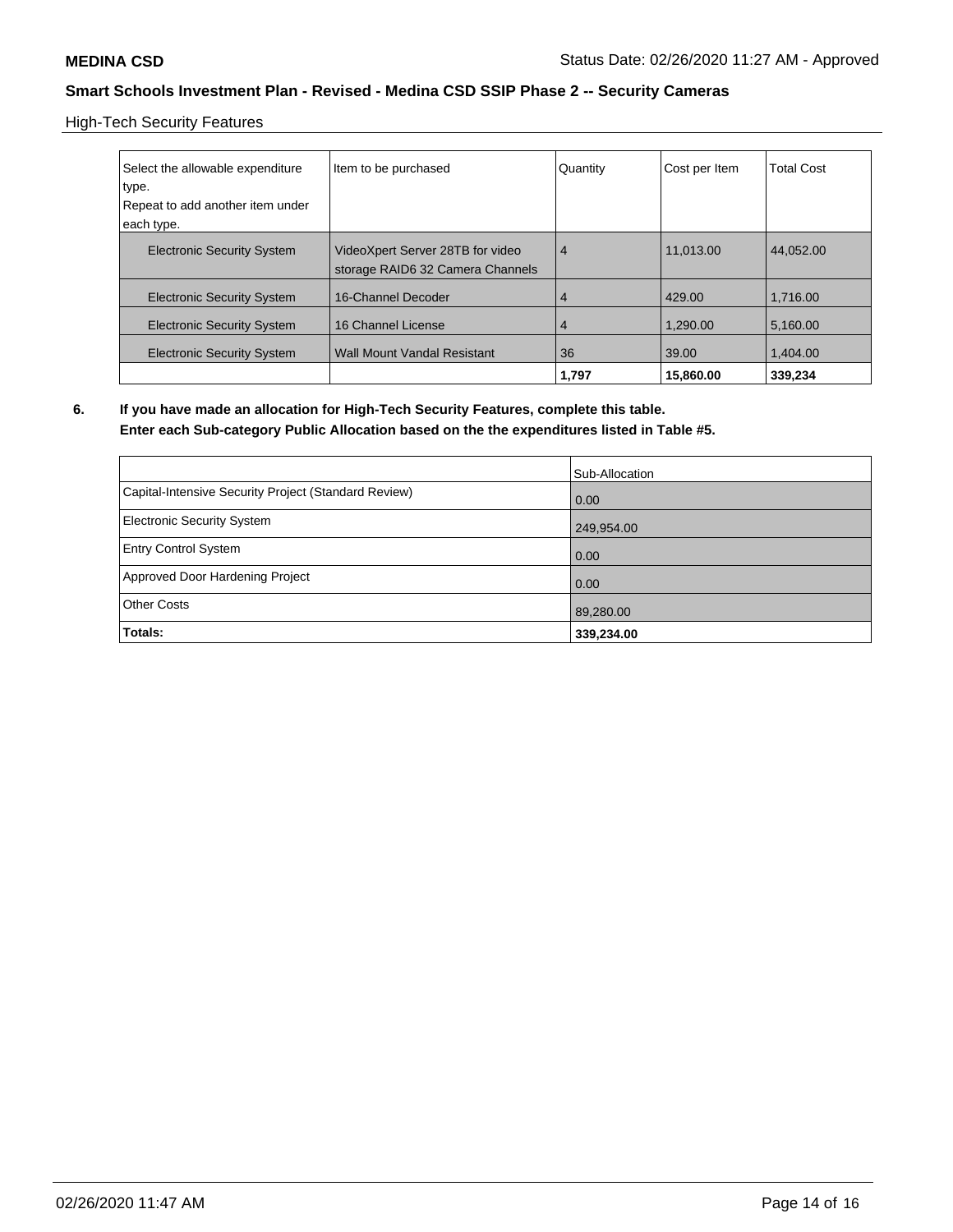Non-Public Schools

**1. Describe your plan to utilize SSBA funds to purchase devices and loan to the nonpublic schools within your district. Please specify what devices have been requested by the nonpublic schools. If the nonpublic schools have not finalized requests, the district should provide the date nonpublic schools will submit the request by.**

(No Response)

**2. A final Smart Schools Investment Plan cannot be approved until school authorities have adopted regulations specifying the date by which requests from nonpublic schools for the purchase and loan of Smart Schools Bond Act classroom technology must be received by the district.**

By checking this box, you certify that you have such a plan and associated regulations in place that have been made public.

**2a. Please enter the date each year nonpublic schools must request loanable items from the school district. This date cannot be earlier than June 1 of the previous school year.**

(No Response)

## **3. Final 2014-15 BEDS Enrollment to calculate Nonpublic Sharing Requirement (no changes allowed.)**

|            | Public Enrollment | Nonpublic Enrollment | Total Enrollment | l Nonpublic Percentage |
|------------|-------------------|----------------------|------------------|------------------------|
| Enrollment | 1,620             | 25                   | 1.645.00         | -50<br>ے ں ا           |

### **4. Nonpublic Loan Calculator**

|                                                        | Loanable     | Loanable   | Additional       | Estimated   | Previously | Cumulative | Final Per  | <b>Final Total</b> |
|--------------------------------------------------------|--------------|------------|------------------|-------------|------------|------------|------------|--------------------|
|                                                        | School       | Classroom  | Nonpublic        | l Per Pupil | Approved   | Per Pupil  | Pupil Loan | Loan               |
|                                                        | Connectivity | Technology | Loan             | Amount -    | Per Pupil  | Loan       | Amount -   | Amount -           |
|                                                        |              |            | (Optional)       | This Plan   | Amount(s)  | Amount     | This Plan  | This Plan          |
| Required Nonpublic<br>Loan                             | 0.00         | 0.00       |                  | 0.00        | 0.00       | 0.00       | 0.00       | 0.00               |
| Final Adjusted Loan<br>- (If additional loan<br>funds) | 0.00         | 0.00       | (No<br>Response) | 0.00        | 0.00       | 0.00       | 0.00       | 0.00               |

## **5. Nonpublic Share**

|                                          | Final Per Pupil Amount | l Final Nonpublic Loan Amount |
|------------------------------------------|------------------------|-------------------------------|
| Pending and Previously<br>Approved Plans | 0.00                   | 0.00                          |
| <b>This Plan</b>                         | 0.00                   | 0.00                          |
| Total                                    | 0.00                   | 0.00                          |

### **6. Distribution of Nonpublic Loan Amount by School**

| Nonpublic School Name           | 12018-19 K-12 Enrollment | Special Ed School? If Yes, not eligible |
|---------------------------------|--------------------------|-----------------------------------------|
| <b>ORLEANS COUNTY CHRISTIAN</b> | 18                       | <b>No</b>                               |
| <b>SCHOOL</b>                   |                          |                                         |

#### **7. Please detail the type, quantity and per unit cost of the eligible items under each sub-category.**

| Select the allowable expenditure<br>type.<br>Repeat to add another item under<br>each type. | Items to be purchased | Quantity      | Cost Per Item | <b>Total Cost</b> |
|---------------------------------------------------------------------------------------------|-----------------------|---------------|---------------|-------------------|
| (No Response)                                                                               | (No Response)         | (No Response) | (No Response) | 0.00              |